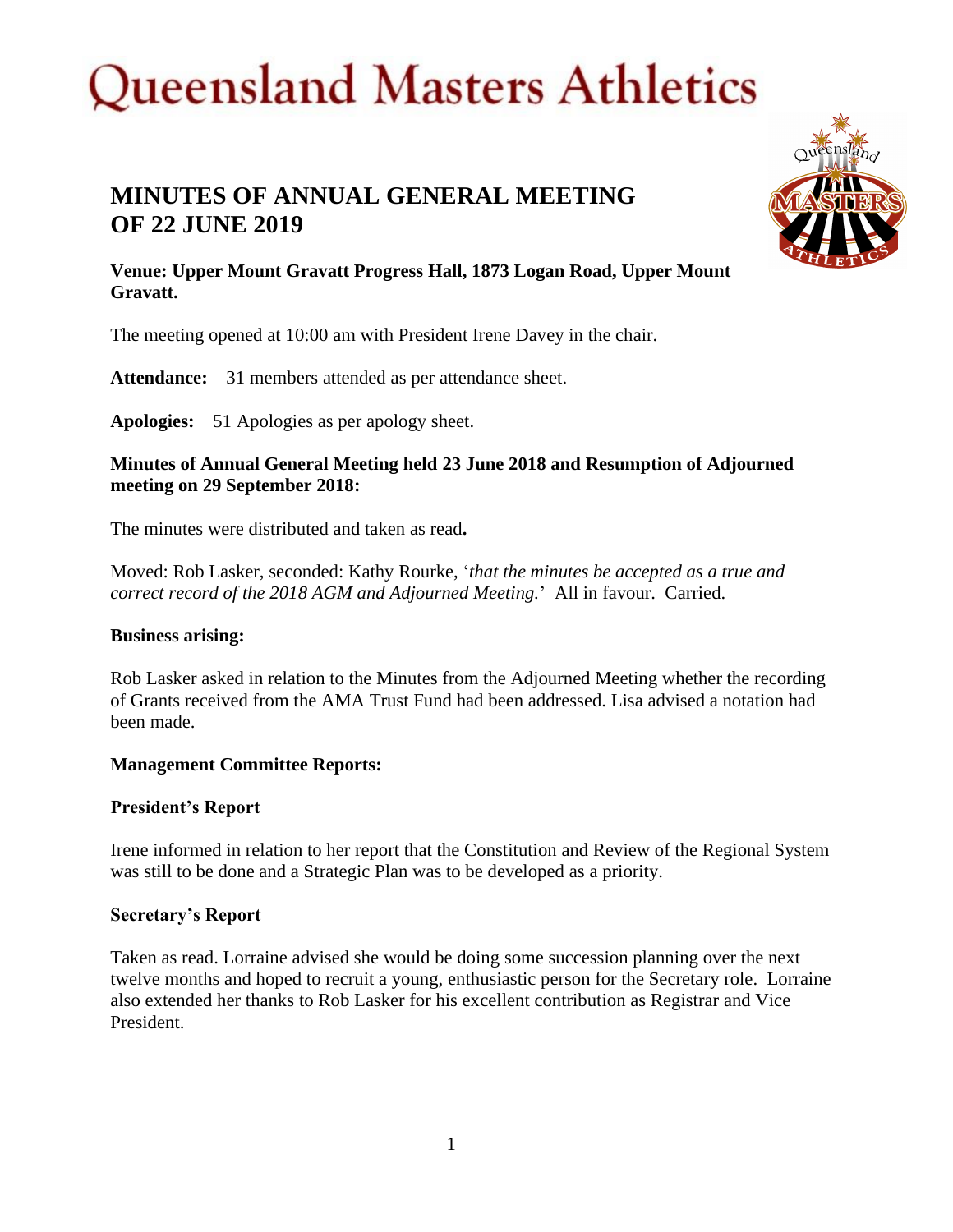#### **Financial Report**

Lisa Chapman spoke to the Auditor's report and the financial report as per tabled statement. Lisa advised that there were some savings made this year with member Daniel Mellish taking on the role of Honorary Auditor and the free hire of the BCC hall for the AGM and doing our own catering. QMA needs to look at where additional savings can be made. Registration needs to be more efficient. Cost of medals was down as none bought this year. Payment of Regional fees to Brisbane still outstanding. The stairs to the Clubhouse entered as an asset along with Defibrillator purchased for Gold Coast and PoleVaulting equipment received from AMA Perth 2016 Trust Fund Grants.

Lisa moved, seconded Stan Perkins '*that the Financial Report be accepted*.' All in favour. Carried.

Lisa also moved, seconded Stan '*that Daniel Mellish continue as Auditor for the financial year 2019/2020'.* All in favour. Carried.

Lisa commented on the current financial position it was considered unnecessary to increase membership fees and therefore moved, seconded Rod Walke, '*that the annual membership fees for 2019/2020 remain the same at \$65.'* Discussed. The view was expressed that it had remained the same for the past few years. If AMA Capitation Fee should increase in the future, QMA may need to increase membership fees. All in favour. The motion was carried.

#### **Brisbane Region**

Report prepared by Heather Doherty taken as read. It was noted that Stan Perkins has taken on the role of Brisbane Chair.

#### **Gold Coast Region**

Report prepared by Bruce Bodsworth who was recently elected as Chair of Gold Coast. A profit of \$1000 was noted; savings having been made with a reduction in Meet Manager costs.

#### **North Queensland Region**

Taken as read.

#### **Registrar**

Rob Lasker reported some increase in membership linked to Oceania Masters in Mackay and some anticipated from Nationals in Brisbane 2020. Rob recommended continuing discounts for Little A's and QA for membership recruitment.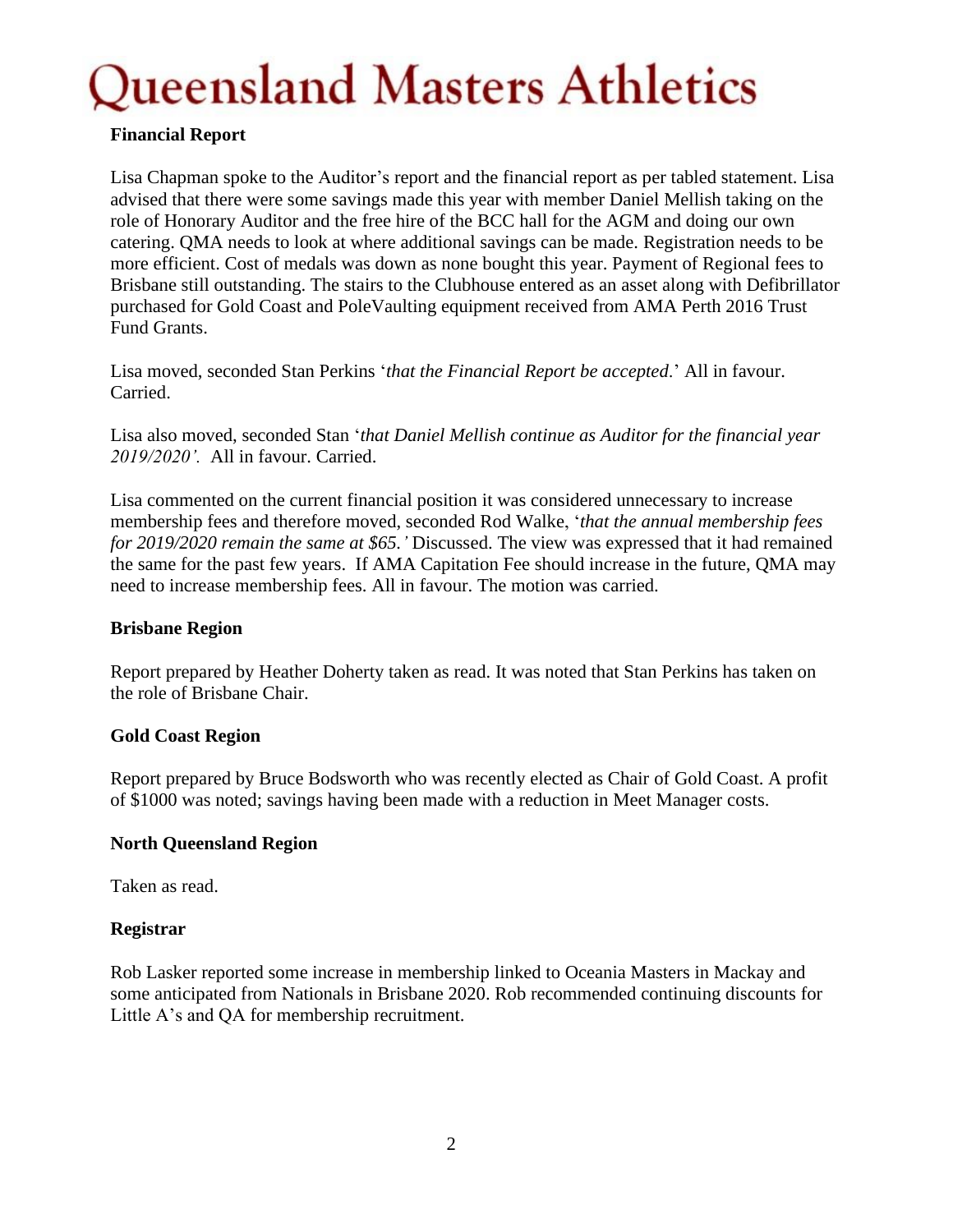#### **Statistician**

Report prepared by Statistician Heather Doherty. A lot of new Australian and Queensland records noted.

Stan Perkins asked if records were formally recognized by QMA or simply accepted by the Statistician. He asked if there should be more than 1 person who makes the decision about acceptance based on his experience with World Masters. Record of refusal for acceptance.

#### **Website**

Irene thanked Justin for his informative, analytical report. It was noted that whilst Justin was not continuing as a Committee Member, he was continuing as the QMA Webmaster. Justin commented the website needs refreshing. A website is being developed for Nationals 2020.

#### **Out of Stadia**

Irene commented on the report prepared by her that for the ½ Marathon Challenge the figures should show Men 33 Women 10 Total 43.

#### **AMA National Titles 2020 in Brisbane**

Verbal report by Toni Ferguson, Chair of the Local Organising Committee. Number of Sub-Committees under the Local Organising Committee was reduced to 9. Her attendance in Melbourne as an observer was worthwhile. Nationals to be conducted on the Easter weekend. The State Athletic Facility will be used as main competition area and Main Track as warm up and for overflow events. Toni has set up a Facebook page for Nationals to respond to enquiries and there is a lot of interest. Tim Johnstone NQ and Leanne Nelson have been appointed as honorary Ambassadors to promote the Nationals. No sponsors on board as yet.

It was moved by Deiter Lacko, seconded: Coral Walsh, '*that all reports be received'.* All in favour. Carried.

#### **Election of office bearers:**

All positions on the Management Committee were declared vacant. Nominations for positions were as per attached list.

Irene vacated the Chair and asked Wilma Perkins to take the Chair. Wilma advised the Constitution required that she should notify QMA insurance status for Committee members ie \$30 million public liability 10 million.

#### **President**

As there were two nominations for President, Alf Lakin and Irene Davey, Wilma called for scrutineers and Kevin Ryall and Deiter Lacko were appointed. Wilma invited the two nominees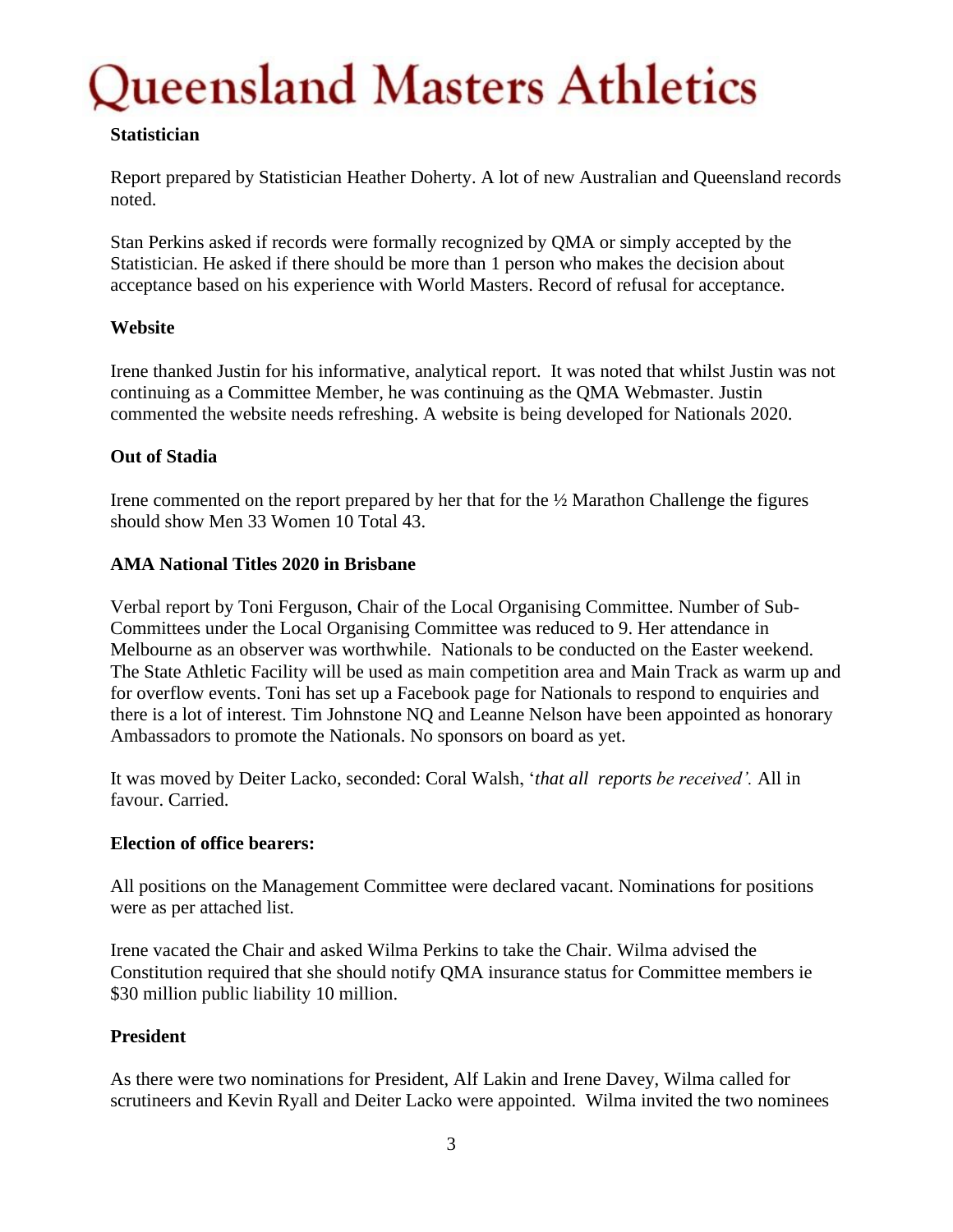for President to speak to their ability to do the role. Alf Lakin spoke on his strengths in Administration and Sponsorship, Media Cover. Need to be open. Concerned about the loss of PanPacs which is a big money earner which QMA must try to get it back. Need to talk to members. Irene Davey also agreed there was a need to talk to members, update competition, electronics. Changes beneficial. Providing best services.

Position was elected by secret ballot. Irene Davey successful by 1 vote and duly elected.

Stan moved, seconded Bruce O'Connor, that the voting papers be destroyed.

#### **Vice President**

One nomination received: Stan Perkins. No objections. Duly elected.

#### **Secretary**

One nomination received: Lorraine Birtwell. No objections. Duly elected.

#### **Treasurer**

As there were no nominations received prior to the meeting for this key position, nominations were called for from the floor. Lorraine Birtwell nominated Lisa Chapman, seconded Justin Willis. No objections. Lisa Chapman duly elected. All in favour.

#### **Committee Members**

As there were no nominations received by the due date, Wilma called for nominations from the floor.

Lorraine Birtwell advised she had spoken with Anthony Eggersdorff prior to the meeting and he had agreed to his name being submitted for Committee Member although he was unable to attend this meeting. Seconded: Irene Davey. All in favour. Duly elected.

Bruce O'Connor nominated himself, seconded Stan. All in favour. Duly elected.

Rob Lasker nominated himself, seconded by Joe Begley. All in favour. Duly elected.

Brian Key nominated himself, seconded Toni Ferguson. All in favour. Duly elected.

Stan asked the status of the Sunshine Coast and was advised currently there is no Masters competition.

**Regional Council Delegates Brisbane:** Rod Walke **Gold Coast and Southern:** Bruce Bodsworth **Sunshine Coast and Central:** In recess **North Queensland:** Yvonne Mullins

Irene returned to the chair.